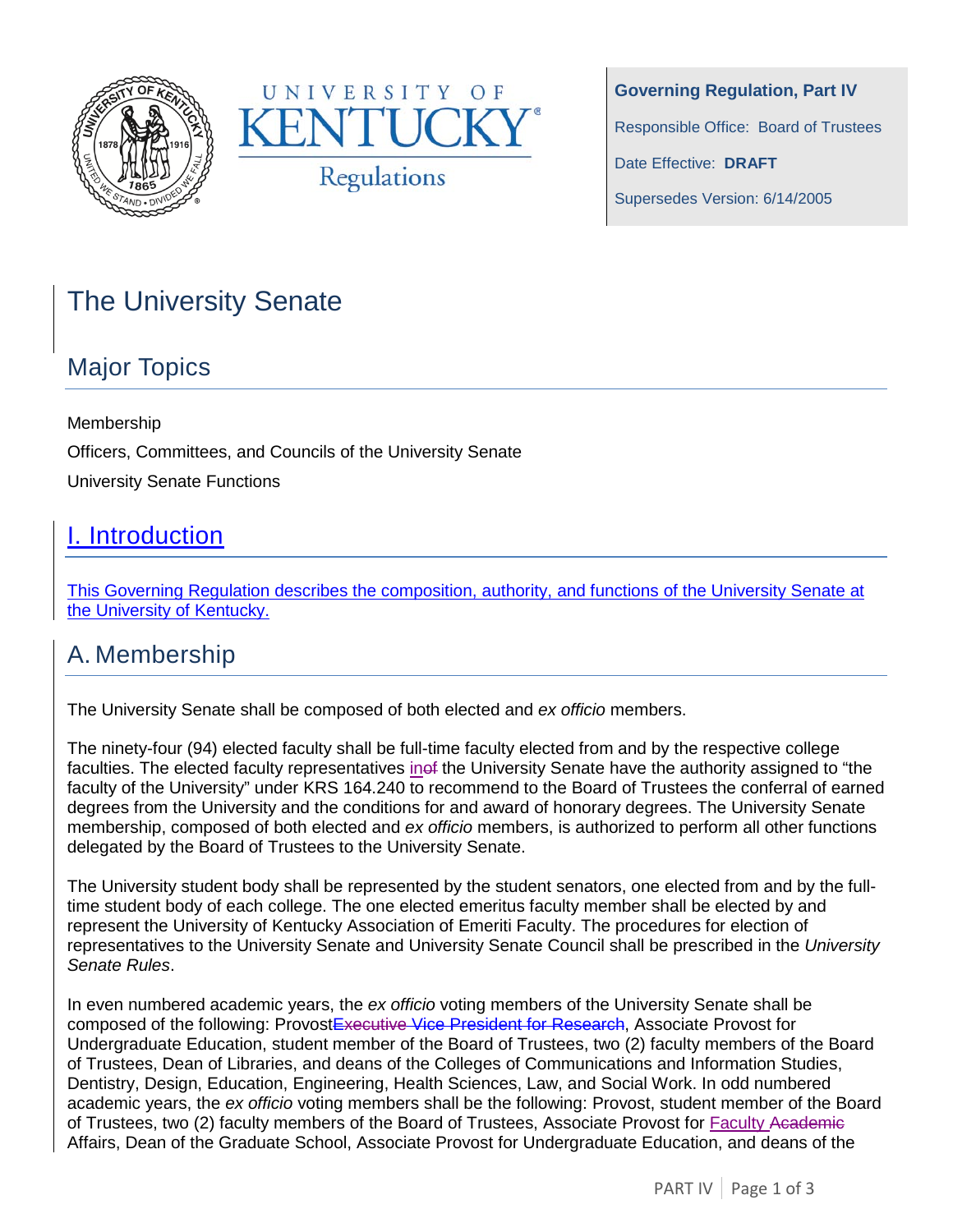Colleges of Agriculture, Arts and Sciences, Business and Economics, Fine Arts, Medicine, Nursing, Public Health, and Pharmacy. The University Senate may recommend to the Board of Trustees changes to the above list of *ex officio* voting members and determines *ex officio* nonvoting membership, as necessary.

### B. Officers, Committees, and Councils of the University Senate

The University Senate is authorized to develop *University Senate Rules* for the conduct of its functions, copies of these rules being furnished to the President and the Board of Trustees. It may perform its functions directly, through the Senate Council<sup>[1](#page-1-0)</sup>, through standing or special committees which it may appoint or authorize for appointment, or through delegation of authority and responsibility to the faculties of the Graduate School, or the faculties of the colleges, schools, departments, centers and institutes. The University Senate Council shall appoint standing or special committees of the University Senate, responsible to the University Senate, unless the University Senate has authorized other methods of appointment.

The President is the Chair of the University Senate and shall be the presiding officer except as the President may delegate this function to the University Senate Council Chair. As its Chair, the President may be called upon by the University Senate to address or represent the University Senate or to transmit its recommendations. The President, as Chair of the University Senate, may establish and appoint academic committees to advise the President in this capacity.

The University Senate may establish University Senate committees that are responsible, in an advisory capacity, to the President or other administrative officer(s) or administrative unit(s). These committees are also responsible for reporting upon issues that bear upon the functions of the University Senate and for making recommendations for action. These University Senate advisory committees shall be appointed by the President, as the University Senate Chair, from nominations made by the University Senate Council.

A member of the University Faculty (not necessarily a member of the University Senate), appointed by the University Senate Council, shall serve as parliamentarian. The two (2) sergeants-at-arms, appointed by the University Senate Council, shall be members of the University Faculty and/or a staff employee. The University Senate shall hold regular monthly meetings during the academic year when classes are in session and, after adequate notice by its Secretary, special meetings on the call of the President or the University Senate Council or on the written request of ten (10) members.

Any University employee or student may attend a meeting of the University Senate as a visitor and request the privilege of the floor.

## C.University Senate Functions

The University Senate is not assigned any management or administrative functions. The University Senate functions include the following:

1. Determine the broad academic policies of the University, including the similar academic policies that may be made necessary by governmental or accreditation agencies, and make rules to implement these policies.

2. Approve all new academic programs, make final academic decisions on recommendations to changes of these programs, and recommend the closing of degree-granting academic programs.

<span id="page-1-0"></span><sup>&</sup>lt;sup>1</sup> Members and officers of the University Senate Council shall remain voting members of the University Senate until the end of their terms on the University Senate Council. They shall not be counted as a part of the quota of the educational unit that they have represented nor of the membership of the University Senate after the expiration of their elected University Senate memberships.